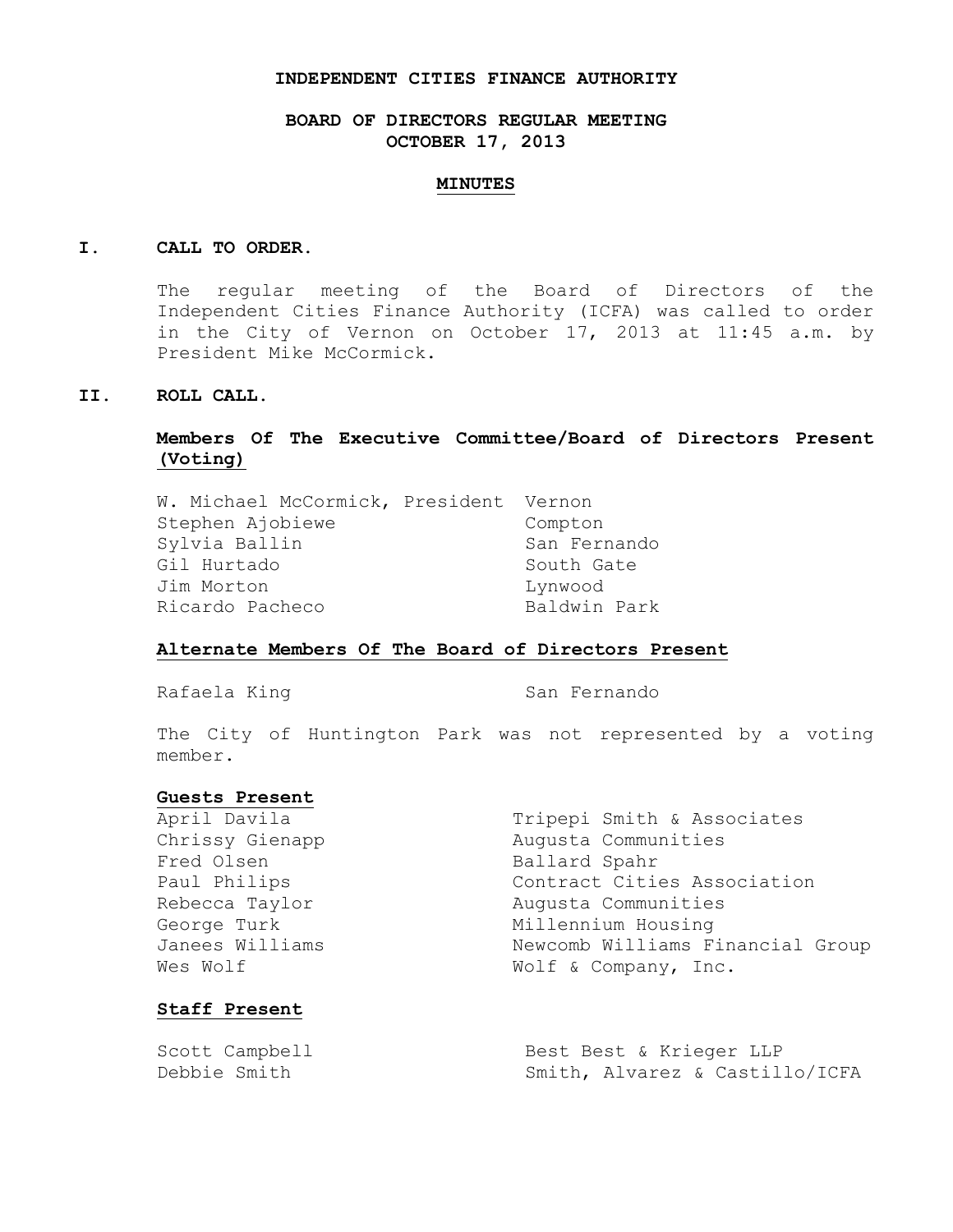**INDEPENDENT CITIES FINANCE AUTHORITY Board of Directors Meeting, October 17, 2013 Page 2**

## **III. AMENDMENTS OR ADJUSTMENTS TO THE AGENDA.**

There we no amendments or adjustments to the agenda.

#### **IV. PUBLIC COMMENTS.**

There were no members of the public who wished to speak.

#### **V. NEW BUSINESS.**

**A. APPROVAL OF MINUTES OF THE AUGUST 14, 2013 BOARD OF DIRECTORS MEETING.**

It was moved by Jim Morton, seconded by Gil Hurtado, and unanimously carried to approve the minutes of the August 14, 2013 Board of Directors meeting.

**B. APPROVAL/ADOPTION OF RESOLUTION NO. 2013-7 (A RESOLUTION OF THE BOARD OF DIRECTORS/EXECUTIVE COMMITTEE OF THE INDEPENDENT CITIES FINANCE AUTHORITY AUTHORIZING THE AUTHORITY TO CONSENT TO THE TRANSFER OF THE MARINELAND MOBILEHOME PARK LOCATED IN THE CITY OF HERMOSA BEACH, CA AND APPROVING CERTAIN DOCUMENTS AND AUTHORIZING CERTAIN ACTIOSN IN CONNECTION THEREWITH).**

Staff reported generally as follows:

In 2004, the Authority issued bonds to finance the acquisition by Millennium Housing of a mobile home park in Hermosa Beach known as the Marineland Mobilehome Park. When the 2004 bonds were issued, the Authority and Millennium Housing entered into a Regulatory Agreement that was recorded on the Project.

Millennium Housing has determined to sell the project to a new nonprofit entity called Marineland Community Association, Inc. The 2004 bonds will be prepaid in connection with the sale of the Project, but the Regulatory Agreement will remain recorded on the Project until at least July of 2019. The new owner will be required to assume the Regulatory Agreement obligations for the remainder of its term.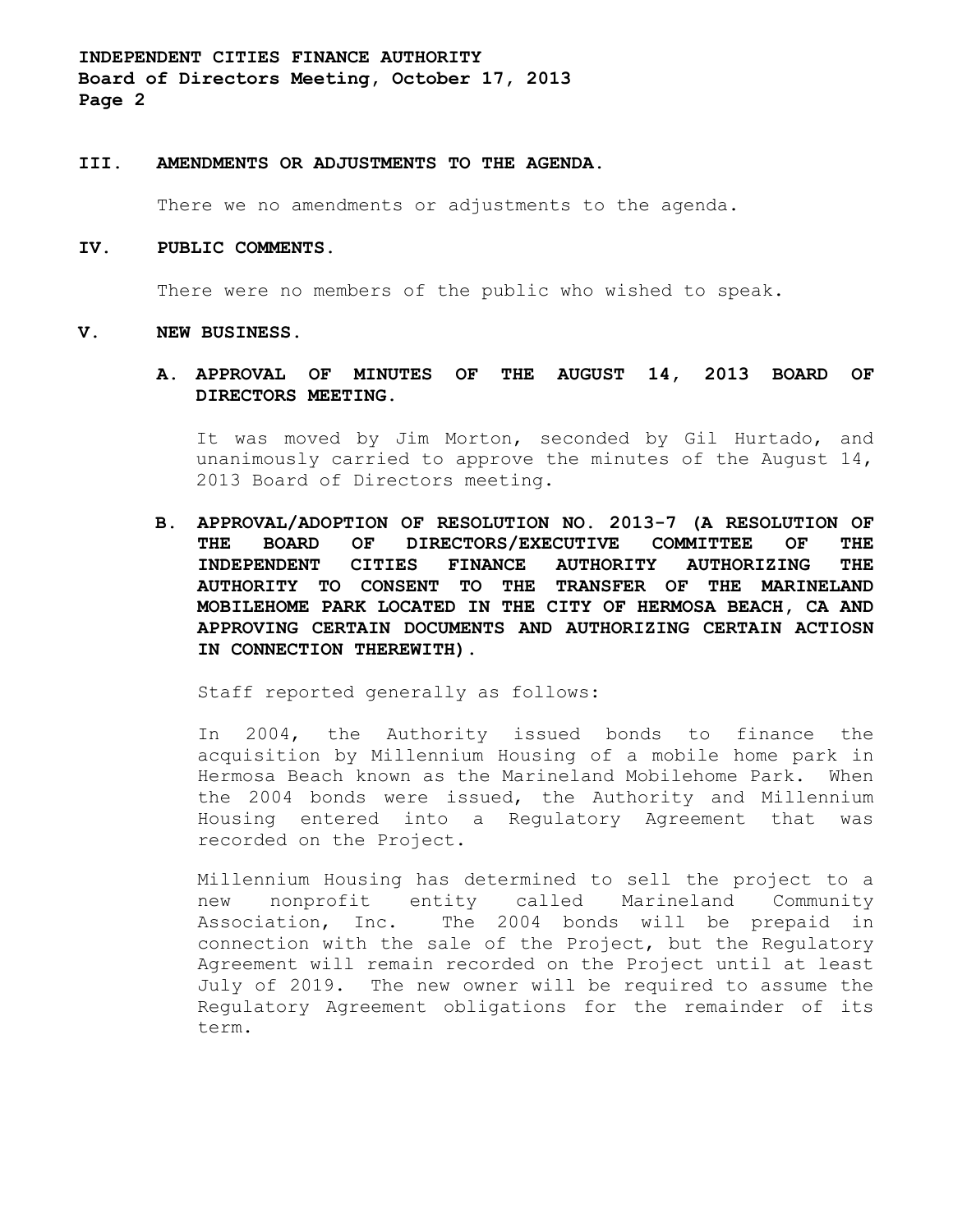# **INDEPENDENT CITIES FINANCE AUTHORITY Board of Directors Meeting, October 17, 2013 Page 3**

It was proposed that the Authority adopt a resolution authorizing the Authority to consent to the transfer of the Project to Marineland Community Association, Inc. The resolution would also authorize the Authority to enter into an Assumption Agreement with the new owner relating to the Regulatory Agreement. Wolf & Company, Inc. would continue to provide oversight services for the Authority under an agreement with the new owner.

President McCormick asked if there were any questions or comments. There were none.

It was moved by Gil Hurtado, seconded by Jim Morton, and unanimously carried as follows:

- 1. To adopt Resolution No. 2013-7 approving the transfer of Marineland Mobilehome Park and the various agreements and documents relating thereto; and
- 2. To authorize President McCormick and staff to execute any and all necessary documents relating thereto.

# **C. APPROVAL/ADOPTION OF A RESIDUAL RECEIPTS PROMISSORY NOTE AND RESIDUAL RECEIPTS LOAN AGREEMENT BETWEEN THE INDEPENDENT CITIES FINANCE AUTHORITY AND AUGUSTA COMMUNITIES.**

Staff reported generally as follows:

At the August 14, 2013 Board of Directors meeting, the Board approved a \$90,000 unsecured nonrecourse loan to Augusta Communities LLC to enable it to acquire and install new mobile homes or manufactured homes and related improvements and expenses on vacant spaces.

This item requires that the Board clarify on the record that its prior budgetary decision to set aside \$100,000 for loans to nonprofit organizations was intended to include limited liability companies where the sole member is a nonprofit 501 (c)(3) tax-exempt organization. The sole member of Augusta Communities LLC is Augusta Homes, a nonprofit public benefit corporation.

In response to a question, General Legal Counsel indicated that they are comfortable with the terms of the agreement in providing a loan to Augusta Communities LLC.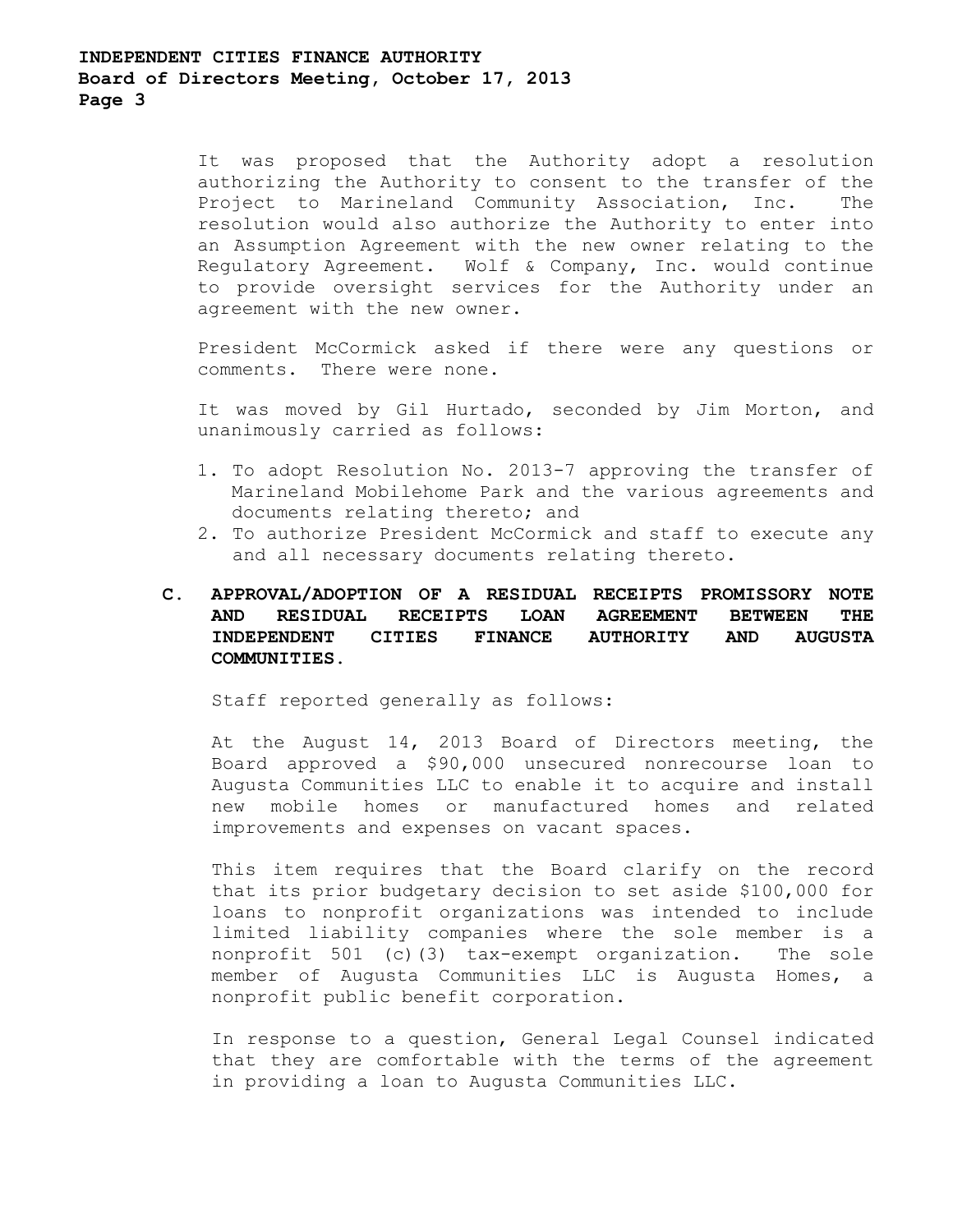President McCormick asked if there were any questions or comments. There were none.

It was moved by Gil Hurtado, seconded by Jim Morton, and unanimously carried as follows:

- 1. Approve/adopt the Residual Receipts Promissory Note and Residual Receipts Loan Agreement between ICFA and Augusta Communities; and
- 2. Authorize President McCormick and staff to execute any and all necessary documents relating thereto.

# **D. APPROVAL/ADOPTION OF A WAIVER AGREEMENT WITH UNION BANK RELATIVE TO LAMPLIGHTER SALINAS MOBILE HOME PARK.**

Staff reported generally as follows:

In 2010, the Authority issued bonds to finance the acquisition by Millennium Housing of a mobile home park in Salinas known as the Lamplighter Salinas Mobile Home Park. It has been requested that the scheduled Authority Note Payments from the Revenue Fund associated with Lamplighter Series 2010A-D be paid on an annual basis rather than on a monthly basis beginning in July 2014. The waiver executes this change on behalf of the Authority and Union Bank, as the Trustee.

Both parties acknowledge that this minor change in the Trust Agreement in no way alters or impacts the obligations to the bondholders for the above related transactions. President McCormick asked if there were any questions or comments. There were none.

It was moved by Gil Hurtado, seconded by Jim Morton, and unanimously carried as follows:

- 1. Approve/adopt the Waiver Agreement with Union Bank; and
- 2. Authorize President McCormick and staff to execute any and all necessary documents relating thereto.

# **E. APPROVAL OF A \$5,000 SPONSORSHIP FEE TO THE ASSOCIATION OF CALIFORNIA CITIES-ORANGE COUNTY.**

Staff reported generally as follows: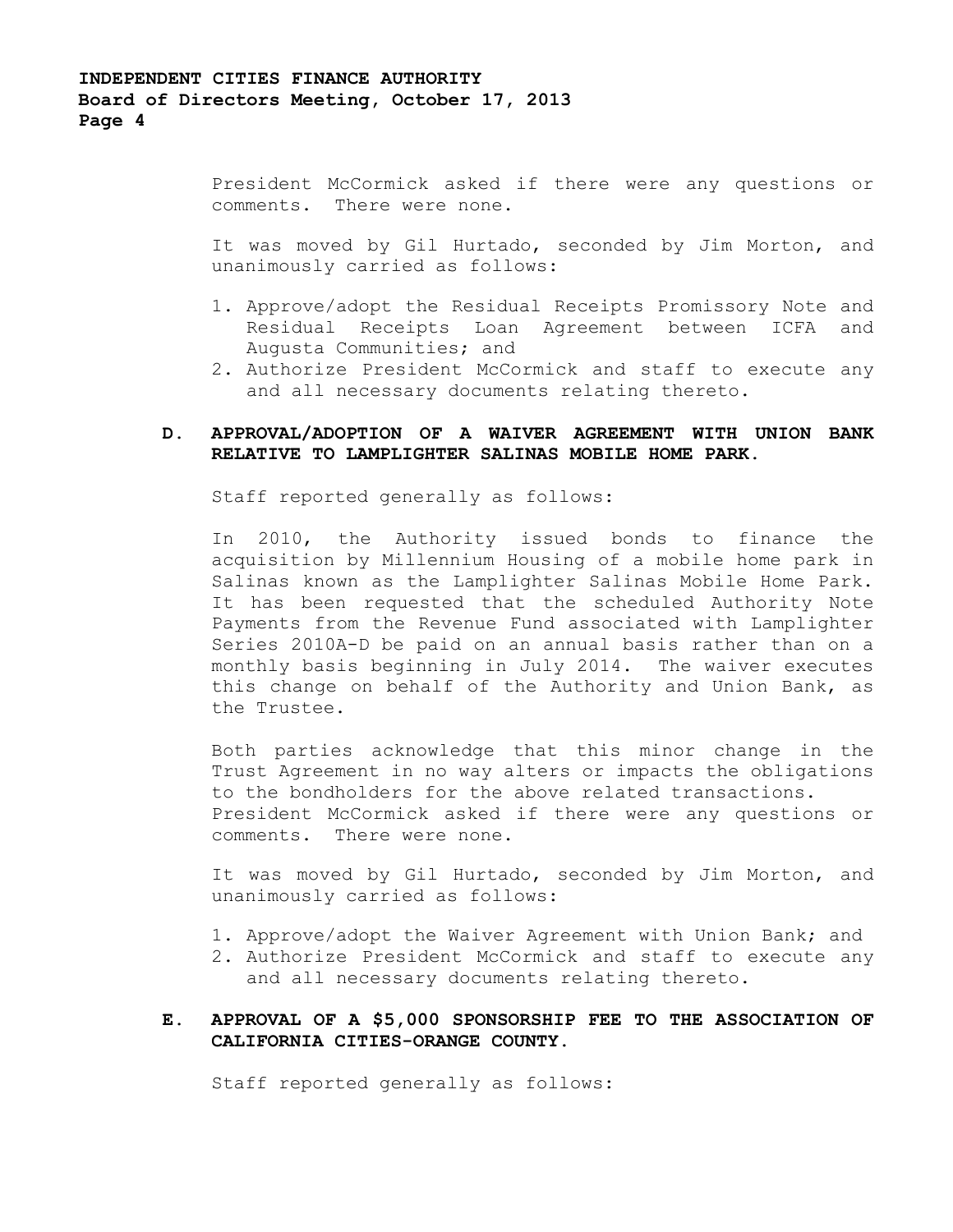After meeting with staff of the Association of California Cities-Orange County (ACCOC) and submitting a partnership proposal which included offering three basis points on any financings that ACCOC would bring to the Authority, President McCormick, staff and consultants made a presentation to the ACCOC Board of Directors. In preliminary discussions, ACCOC suggested a \$5,000 up-front sponsorship fee which would be utilized to help launch ICFA programs to their members.

President McCormick asked if there were any questions or comments. There were none.

It was moved by Jim Morton, seconded by Gil Hurtado, and unanimously carried to provide a \$5,000 up-front sponsorship fee to the Association of California Cities-Orange County should the ACCOC Board decide to form a partnership with ICFA.

# **F. APPROVAL/ADOPTION OF AUDIT REPORT FOR YEAR ENED JUNE 30, 2012.**

Staff noted that Robert Eichel & Associates conducted the audit in accordance with auditing standards generally accepted in the United States of America. In their opinion, the basic financial statements present fairly, in all material respects, the financial position of the Authority as of June 30, 2012 and the results of its operations and its cash flows for the year then ended.

President McCormick asked if there were any questions or comments. There were none.

It was moved by Gil Hurtado, seconded by Jim Morton, and unanimously carried to approve/adopt the audit report for year ended June 30, 2012.

# **G. APPROVAL OF FINANCIAL ACCOUNTING FROM JULY 1, 2013 TO OCTOBER 1, 2013.**

It was moved by Jim Morton, seconded by Gill Hurtado, and unanimously carried to approve the financial accounting for the period July 1, 2013 to October 1, 2013.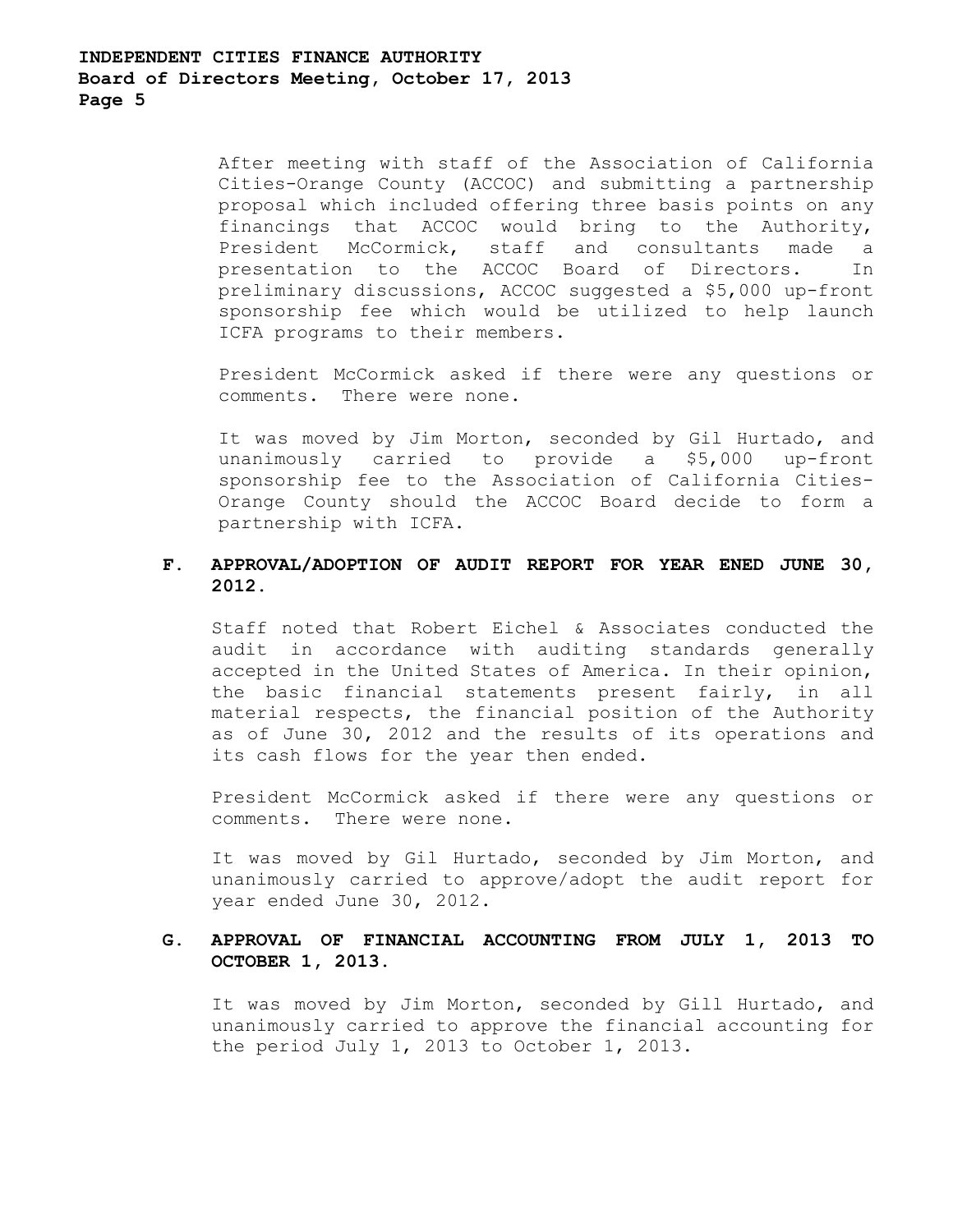**INDEPENDENT CITIES FINANCE AUTHORITY Board of Directors Meeting, October 17, 2013 Page 6**

#### **H. STATUS UPDATE – EMINENT DOMAIN LAWSUIT (CITY OF RICHMOND).**

General Legal Counsel provided an update on the eminent domain lawsuit against the City of Richmond to block plans by city officials to seize and buy mortgages using their powers of eminent domain.

## **I. UPDATE ON PENDING PROJECTS/ACTIVITIES.**

Staff provided an update on the following:

- Downey Regional Medical Center Hospital redemption of bonds
- San Bernardino County Housing Authority
- Street Lighting Webinar
- Amendment to the ICFA Joint Powers Agreement

## **VI. COMMENTS FROM BOARD MEMBERS.**

Jim Morton thanked the ICFA Board and staff for conducting informative and interesting meetings.

# **VII. COMMENTS FROM STAFF.**

There were no comments from staff.

# **VIII. ADJOURNMENT.**

There being no further business to be discussed, the meeting was adjourned at 12:20 p.m.

Respectfully submitted,

 $\sqrt{s/2}$ Deborah J. Smith Program Administrator